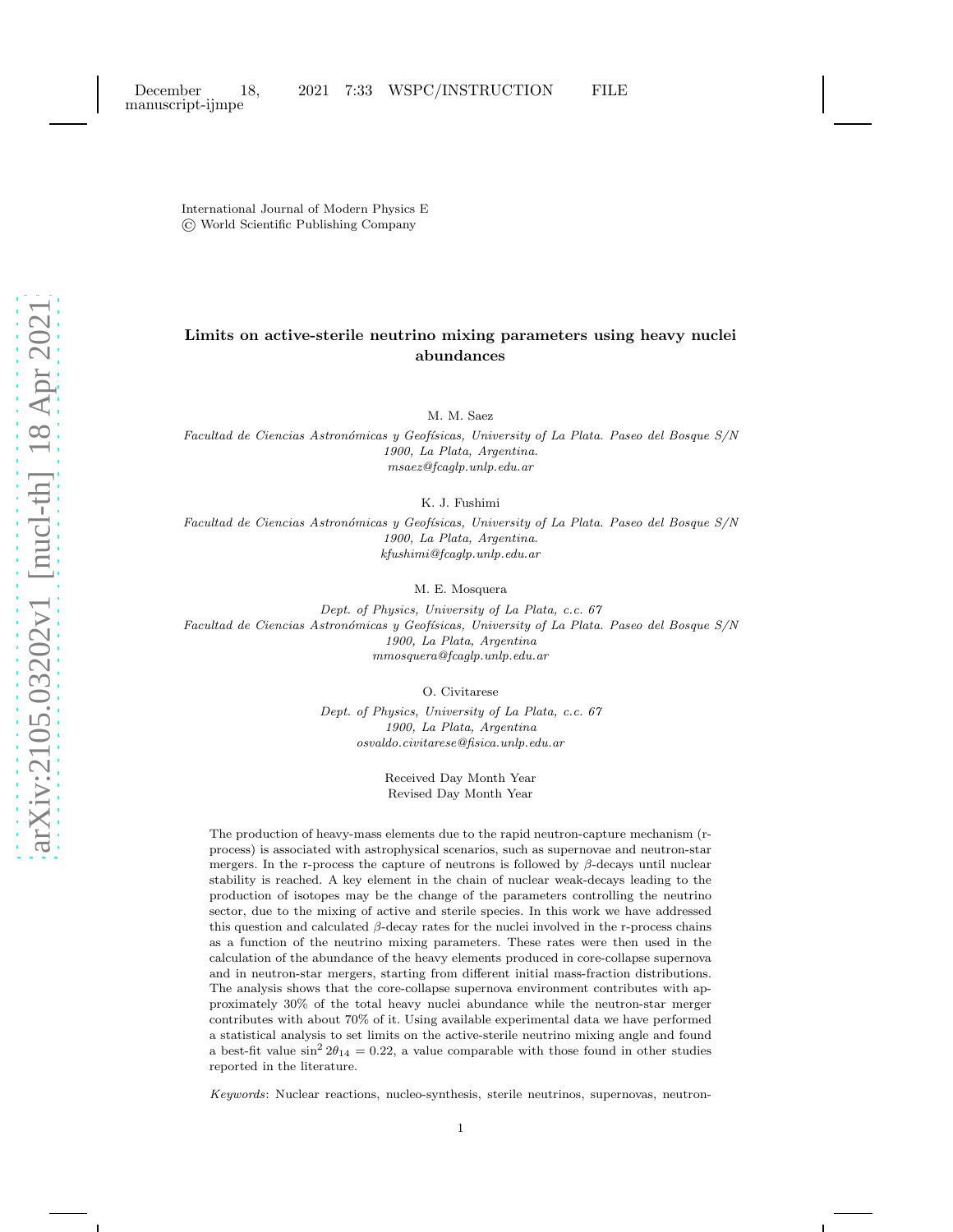star mergers

PACS numbers:

# 1. Introduction

The production of nuclei in the Universe is directly related to weak interactions between neutrinos and matter. Neutrino interactions can exchange protons and neutrons, therefore they affect the neutron richness of baryonic matter and the production of light and heavy nuclei.

Experiments with solar, atmospheric and reactor neutrinos have provided evidence on the oscillations between three neutrino flavors caused by non-zero neutrino masses. $1-7$  $1-7$ 

Different collaborations as the short-baseline neutrinos oscillation experiments LSND (Liquid Scintillator Neutrino Detector)[8](#page-11-2) and MiniBoone (Mini Booster Neu-trino Experiment),<sup>[9](#page-11-3)</sup> reactor experiments<sup>[10](#page-11-4)</sup> and Gallium detectors<sup>[11,](#page-11-5) [12](#page-11-6)</sup> have published results presenting anomalies in its collected data which suggest the possible existence of at least one extra neutrino species the so-called sterile neutrino  $(\nu_s)^{8,9,11,13-16}$  $(\nu_s)^{8,9,11,13-16}$  $(\nu_s)^{8,9,11,13-16}$  $(\nu_s)^{8,9,11,13-16}$  $(\nu_s)^{8,9,11,13-16}$ which is invisible to Z-boson decay and interacts exclusively in a gravitational way. Data suggest a mass-square difference  $\Delta m_{14}^2 \sim 1.3 \text{ eV}^2$  and a mixing amplitude  $0.1 \leq |U_{e4}| \leq 0.22$ .<sup>[10,](#page-11-4) [11,](#page-11-5) [13,](#page-11-7) [16–](#page-11-8)[18](#page-11-9)</sup> More recently, the KATRIN collaboration has reported on the design of the TRISTAN module aimed at the detection of keV sterile neutrinos.<sup>[19](#page-11-10)</sup>

Motivated by these experimental results, the consequences of the inclusion of sterile neutrinos in different astrophysical scenarios are being examined. We are interested in the effects due to neutrino oscillations upon rapid neutron capture processes (r-process) that produce unstable nuclei which rapidly decay (mostly by  $\beta$ -decays) to reach stable isotopes.

Astrophysical data suggest that the formation of nuclei should be related to processes which took place at earlier stages of the evolution of the Universe and that continue to occur at present.[20](#page-11-11) Complementary astrophysical environments for the production of heavy mass nuclei include neutron-star mergers (NSm) and core-collapse supernovae  $(SN),^{21-24}$  $(SN),^{21-24}$  $(SN),^{21-24}$  among other processes<sup>[25,](#page-11-14) [26](#page-11-15)</sup>. The ejecta from NSm have attracted attention after the recent detection from LIGO collaboration.[27](#page-12-0)[–29](#page-12-1)

This work is organized as follows. In Section [2](#page-1-0) we present the formalism needed to compute the heavy nuclear abundances with the inclusion of the mixing between neutrino mass eigenstates entering the neutrino flavor active sector and an extra sterile neutrino, in two scenarios: core-collapse supernova and neutron-star merger. In Section [3](#page-3-0) we present our results and in Section [4](#page-9-0) the conclusions are drawn.

# <span id="page-1-0"></span>2. Formalism

The evolution of nuclear abundances is obtained by solving a set of coupled equations that include different processes; such as, neutron capture, β-decay, fission,  $\alpha$ -decay,  $\alpha$ capture,  $\beta$ -delayed, neutron emission, photo-dissociation, among others. In this Section we describe the formalism of  $\beta$ -decay rates with the inclusion of one  $\nu_s$ , and then present the details related to the calculation of the nuclear abundances.

### 2.1. β-decay rates including neutrino oscillations

We start by writing the Hamiltonian density as mentioned in <sup>[30](#page-12-2)</sup> and, <sup>[31](#page-12-3)</sup> that is

<span id="page-1-1"></span>
$$
\mathcal{H}_{\beta} = \frac{G_F}{\sqrt{2}} V_{ud} \left( J_{\mu} L^{\dagger^{\mu}} + hc \right) , \qquad (1)
$$

where  $G_F$  is the Fermi coupling constant,  $V_{ud} = \cos \theta_{\text{Cabiibo}} = 0.9738 \pm 0.0005$ .<sup>[32](#page-12-4)</sup>  $J_\mu$ and  $L<sub>\mu</sub>$  are the hadronic and leptonic currents, respectively. The transition amplitude is written as

$$
A_{\beta}(n \to p + e^{-} + \bar{\nu_e}) = \langle p \ e^{-} \ \bar{\nu_e} | \int d^4x \mathcal{H}_{\beta} |n \rangle . \tag{2}
$$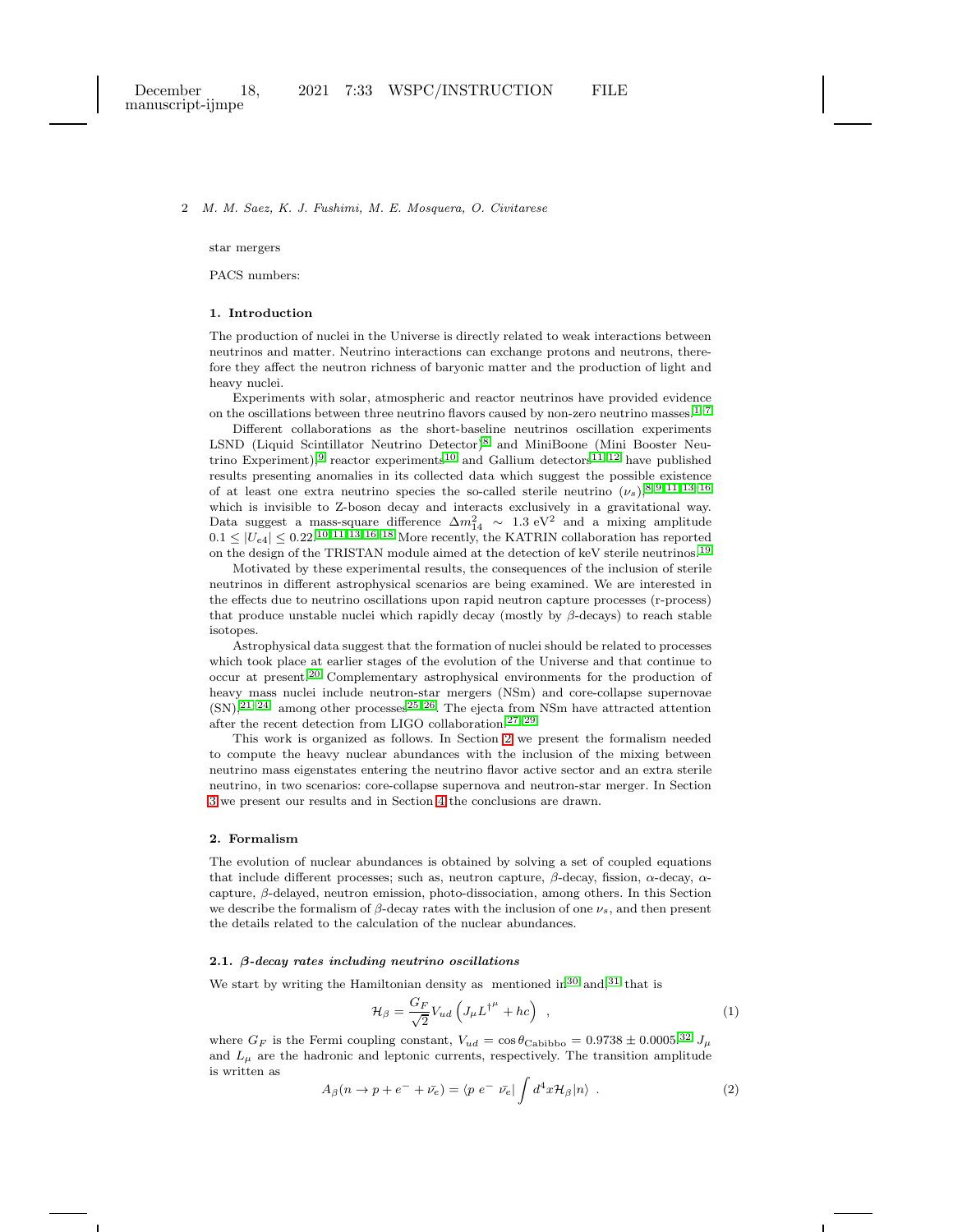In order to obtain the rate we need to compute  $\left|A_{\beta}\right|^2$ . The electron-neutrino can be written as  $|\nu_e\rangle = \sum_j U_{ej} |\nu_j\rangle$ , where  $U_{ij}$  is the Pontecorvo-Maki-Nakagawa-Sakata (PMNS) mixing matrix<sup>[33,](#page-12-5) [34](#page-12-6)</sup> and  $|\nu_j\rangle$  is the j-mass eigenstates. In order to reduce the number of parameters entering the calculations, we have set Dirac's and Majorana CP-violating phases at zero.<sup>[35,](#page-12-7) [36](#page-12-8)</sup> Furthermore, and in order to perform the calculations, we follow<sup>[37](#page-12-9)</sup> and consider a Gaussian package with a radial spreading  $\delta,$  that is

$$
\langle \bar{\nu_j} | \psi_{\nu_j}(x, t) = \langle 0 | \sqrt{\frac{1}{2q_{\nu_j}^0}} \int \frac{d^3 \vec{q}_{\nu_e}}{(2\pi)^3} e^{-(\vec{q}_{\nu_e} - \vec{q}_{\nu_j})^2 \frac{\delta^2}{2}} e^{-i\vec{q}_{\nu_e} \cdot \vec{r} + iq_{\nu_j}^0 t} \times \mathcal{V}_{\nu_j}(q_{\nu_j}, s_j) ,
$$
\n(3)

where  $\psi_{\nu_j}$  is the field operator of the j particle,  $\vec{q}_{\nu_e}$   $(\vec{q}_{\nu_j})$  is the spatial component of the tetra-momentum of the electron-neutrino (*j*-mass-eigenstate),<sup>[38](#page-12-10)</sup>  $\mathcal{V}_{\nu_j}$  is the anti-neutrino Dirac spinor and  $q_{\nu_j}^0 = \sqrt{|\vec{q}_{\nu_e}|^2 + m_j^2}$  is the j-neutrino energy, and  $m_j$  its mass (all quantities given in natural units  $\hbar = c = 1$ .

The final expression for the decay-rate is obtained after we write the currents of Eq.[\(1\)](#page-1-1) in terms of the particle and antiparticle fields, make all needed summations on Lorentz and spin-indexes, and integrate on their spatial momentum. If we call  $D_i$  to

$$
D_j = \frac{|U_{ej}|^2 G_f^2 |V_{ud}|^2}{(2\pi m_n)^3} \,,
$$

neglect non-di[a](#page-2-0)gonal contributions and take the limit  $\delta \to 0$ , we obtain <sup>a</sup>

<span id="page-2-1"></span>
$$
\Gamma_{\beta}^{O} = \sum_{j} D_{j} \int_{a}^{b} dx \sqrt{1 - 2\frac{\mu_{j}}{x} + \frac{\xi_{j}^{2}}{x^{2}}} \sqrt{(M - x)^{2} - 4m_{p}^{2}m_{n}^{2}}
$$

$$
\times \left\{ \left[ \frac{1}{6}(M - x)x \left( 1 - 2\frac{\mu_{j}}{x} + \frac{\xi_{j}^{2}}{x^{2}} \right) + \frac{2}{3} \left( \frac{M}{2}(M - x) - \frac{(M - x)^{2}}{4} - m_{p}^{2}m_{n}^{2} \right) \right. \times \left. \left( 1 + \frac{\mu_{j}}{x} - 2\frac{\xi_{j}^{2}}{x^{2}} \right) \right] (1 + \lambda^{2})
$$

$$
- (1 - \lambda^{2})m_{n}m_{p}(x - \mu_{j}) \right\} \ . \tag{4}
$$

In the previous expression  $a = (m_e + m_{\nu_j})^2$ ,  $b = (m_n - m_p)^2$ ,  $M = m_n^2 + m_p^2$ ,  $\mu_j =$  $m_e^2 + m_{\nu_j}^2$ ,  $\xi_j = m_e^2 - m_{\nu_j}^2$ ,  $x = M - 2q_p^0 m_n$ , and  $\lambda$  is the weak coupling constant defined as the ratio of the axial vector and vector coupling constant.<sup>[32](#page-12-4)</sup> The calculated neutron-decay-rate depends strongly on the mixing angle  $\theta_{14}$ , and weakly on the masssquare difference  $\Delta m_{14}^2$  (see<sup>[39](#page-12-11)</sup> for details). We worked in the 2 + 1 scheme and assumed normal-mass-hierarchy for the neutrino-mass eigenstates, [40](#page-12-12) therefore the PMNS mixing matrix takes the form

<span id="page-2-2"></span>
$$
U = \begin{pmatrix} c_{13}c_{14} & s_{13}c_{14} & s_{14} \\ -s_{13} & c_{13} & 0 \\ -c_{13}s_{14} & -s_{13}s_{14} & c_{14} \end{pmatrix} , \qquad (5)
$$

where  $c_{ij} = \cos \theta_{ij}$  and  $s_{ij} = \sin \theta_{ij}$ . The oscillation parameters for active-neutrino mixing were taken from<sup>[40,](#page-12-12)41</sup> and,<sup>[38](#page-12-10)</sup> that is  $\sin^2(2\theta_{13}) = 0.09$  and  $\Delta m_{13}^2 = 2 \times 10^{-3} \text{ eV}^2$ . The parameters for the sterile neutrino sector  $\theta_{14}$  (mixing angle) and  $\Delta m_{14}^2$  (difference

<span id="page-2-0"></span><sup>a</sup>There is a misprint in the definition of the factor  $D_j$  given in ref.<sup>[39](#page-12-11)</sup> Therein  $m_n \to m_n^3$  in the denominator, and  $\xi_j \to \xi_j^2$  in the expression of  $\Gamma_\beta^0$  given in the same reference.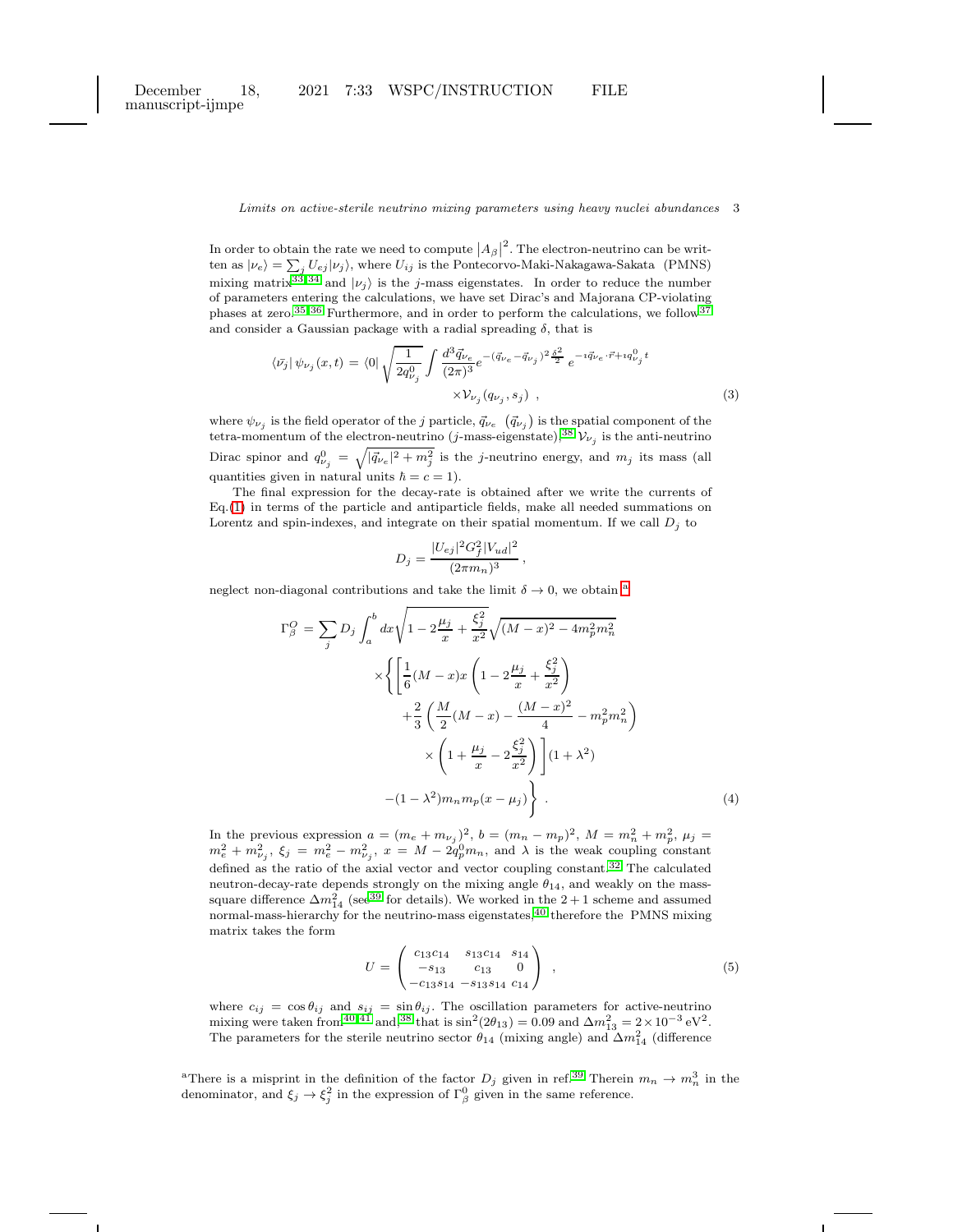between the squared mass values of the lightest neutrino mass eigenstate and the sterile one) are allowed to vary. Comparing with the available neutron lifetime measurements of,<sup>[42](#page-12-14)</sup> we found that the calculated rates remain within the accepted ranges for  $\theta_{14} \leq \pi/9$ .

Since we are interested in the impact of oscillations upon the r-process abundances, we have recalculated the  $\beta$ -decay rates for 8055 nuclei involved in the r-process nuclear network used as input of the differential equations that determine the nuclear abundances. Therefore, we use the expression given in Eq. [\(4\)](#page-2-1) to compute the nuclear rates with the inclusion of neutrino oscillations  $(\Gamma^O_{\beta-nuc})$  as

<span id="page-3-1"></span>
$$
\Gamma_{\beta-nuc}^O = \frac{\Gamma_{\beta}^O}{\Gamma_{\beta}^{NO}} \Gamma_{\beta-nuc}^{NO} \quad , \tag{6}
$$

where  $\Gamma_{\beta}^{NO}$  is the  $\beta$ -decay rate without including neutrino oscillations.

### 2.2. Calculation of heavy nuclei abundances

As mentioned in the Introduction, neutron-star mergers (NSm) and core-collapse supernovae (SN) are the preferred scenarios for producing heavy elements. In Table 1, a set of the observational abundances and their sources is given for medium-heavy nuclear masses in the range  $120 < A < 200$ . The results are taken from.<sup>[53,](#page-12-15)56</sup> There is a clear concentration of the abundances  $(Y)$  of nuclei around the double magic closure  $Z = 50$ ,  $N = 82$ , that is around the tin  $(Sn)$  region, and around the next double magic closure  $Z = 82$ ,  $N = 126$ , that is around the lead (Pb) region. However, the fraction of abundances corresponding to deformed nuclei (Eu,Tb,Ho,Tm,Lu,Re) add to approximately 0.40, which is non-negligible.

To perform the calculations we have chosen the r-java2.0 code, developed by the Calgary University group.<sup>[43](#page-12-17)[–45](#page-12-18)</sup> This code solves the nuclear r-process network coupled to an astrophysical scenario. We have modified the inputs of the code to include the βdecay rates of Eq.[\(6\)](#page-3-1), and the set of equations was solved for two different astrophysical environments:

a) a neutrino driven wind in a core-collapse supernova (SN);

To characterize the neutrino wind, we have chosen the initial temperature as  $T_0 = 3 \times 10^9$  K, the density profile  $\rho = \frac{\rho_0}{(1+t/(2\tau))^2}$  where the initial density is  $\rho_0 = 10^{11} \text{ g/cm}^3$  and the expansion time-scale is  $\tau = 0.1$  s. The wind speed of expansion was set to  $V_{\text{exp}} = 7500 \text{ km/s}$ and the initial wind radius fixed at  $R_0 = 390 \, \mathrm{km}.^{41, \, 43, \, \bar{44}, \, 46-48}$  $R_0 = 390 \, \mathrm{km}.^{41, \, 43, \, \bar{44}, \, 46-48}$  $R_0 = 390 \, \mathrm{km}.^{41, \, 43, \, \bar{44}, \, 46-48}$  $R_0 = 390 \, \mathrm{km}.^{41, \, 43, \, \bar{44}, \, 46-48}$  $R_0 = 390 \, \mathrm{km}.^{41, \, 43, \, \bar{44}, \, 46-48}$  $R_0 = 390 \, \mathrm{km}.^{41, \, 43, \, \bar{44}, \, 46-48}$  $R_0 = 390 \, \mathrm{km}.^{41, \, 43, \, \bar{44}, \, 46-48}$ 

b) a neutron-star merger (NSm);

This environment was characterized by an initial temperature  $T_0 = 3 \times 10^9$  K and the polytropic profile  $P = K \rho^{(n+1)/n}$  where the polytropic index is fixed at  $n = 1.5$  and K is con-stant.<sup>[44](#page-12-19)</sup> The initial density and the internal pressure were set to  $\rho_0 = 10^{11} \text{ g/cm}^3$  and  $P_0 =$ 0.005 MeV/fm<sup>3</sup> respectively. Finally, the expansion velocity was fixed at  $V_{exp} = 1.9 \times 10^5$  km/s and the initial radius of the ejecta at  $R_0 = 2 \text{ km}^{43,49}$  $R_0 = 2 \text{ km}^{43,49}$  $R_0 = 2 \text{ km}^{43,49}$ 

In both environments, we have considered two different initial seed distribution

- i) a distribution of mass-fractions corresponding to an entropy of 2.36  $(s_{100})$ ;<sup>[50](#page-12-23)</sup>
- ii) a nuclear statistic equilibrium distribution (NSE).<sup>[51,](#page-12-24)52</sup>

For the case ii) we have used, in the core-collapse supernova environment, an initial electron fraction  $Y_e = 0.3$ . For the neutron-star mergers we have considered two values for  $Y_e$ , namely 0.1 and 0.3, and performed a combination of both computed abundances to obtain their final values, as done in.[44,](#page-12-19) [51,](#page-12-24) [52](#page-12-25)

### <span id="page-3-0"></span>3. Results and Discussions

In this section, we shall describe details on the calculations, and advance the discussion for two scenarios: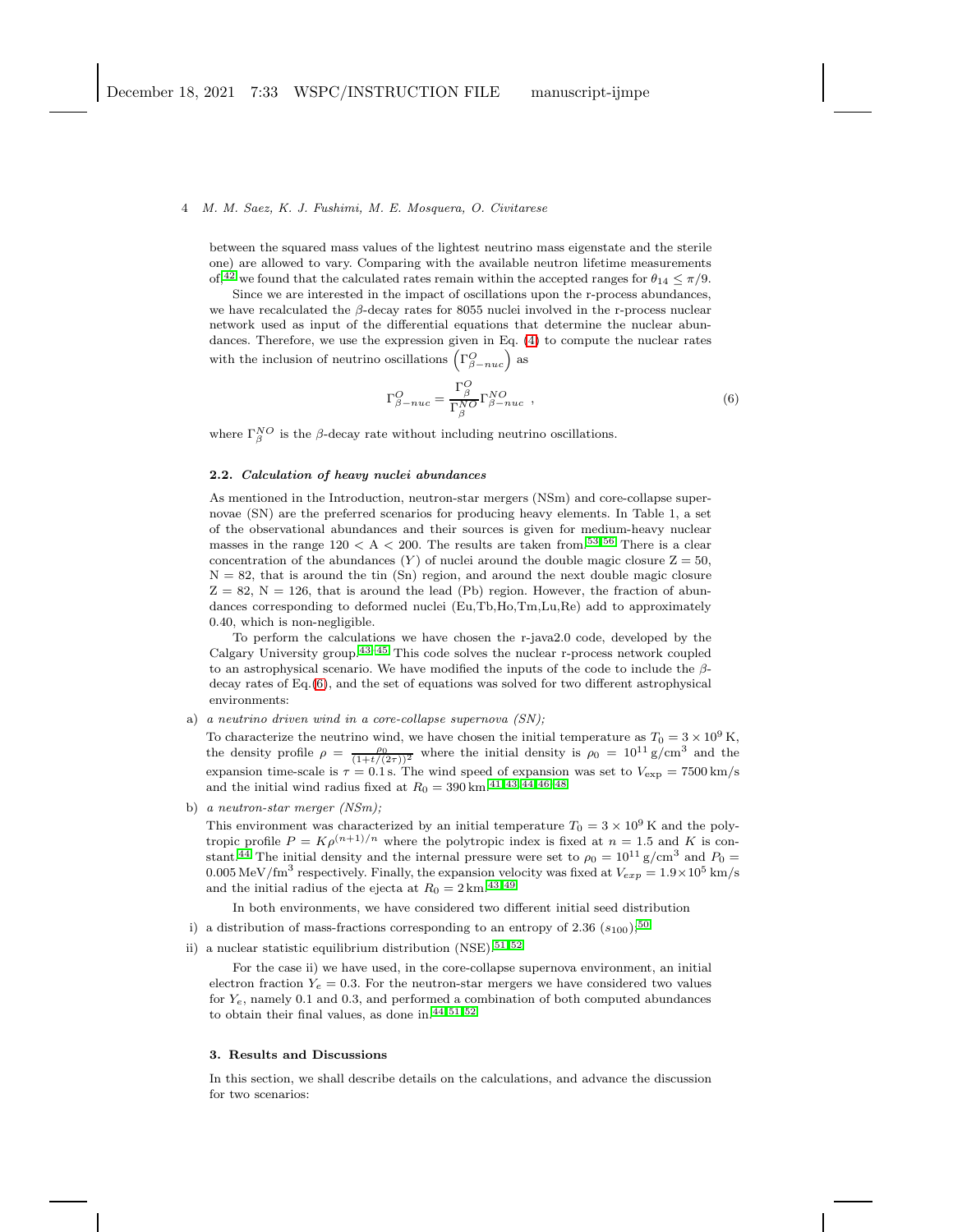manuscript-ijmpe

### Limits on active-sterile neutrino mixing parameters using heavy nuclei abundances 5

Table 1. The observational abundances  $(Y)$ extracted from different sources. The mass (A), charge (Z), and the name of the element (E), are listed in the first three columns for each nucleus. The fourth column indicates the source of the data: average of solar and meteoritic values (a); meteoritic based on CIchondrites (m); values extracted from theo-retical models (t).<sup>[53,](#page-12-15)56</sup>  $\sigma$  denotes the standard deviation of the abundances.

| A   | z  | E  | Source | $Y + \sigma$      |
|-----|----|----|--------|-------------------|
| 127 | 53 | T  | m      | $1.10 + 0.22$     |
| 130 | 52 | Te | m      | $4.69 \pm 0.33$   |
| 132 | 54 | Xе | t.     | $5.46 + 1.10$     |
| 153 | 63 | Eп | a.     | $0.0984 + 0.0106$ |
| 159 | 65 | Тh | m      | $0.0634 + 0.0044$ |
| 165 | 67 | Ho | m      | $0.0910 + 0.0064$ |
| 169 | 69 | Тm | m      | $0.0406 + 0.0028$ |
| 175 | 71 | Lп | m      | $0.0380 + 0.0019$ |
| 187 | 75 | Re | m      | $0.0554 + 0.0055$ |
| 192 | 76 | Оs | m      | $0.680 + 0.054$   |
| 193 | 77 | Тr | a.     | $0.672 + 0.092$   |
| 195 | 78 | Pt | m      | $1.27 + 0.10$     |
| 197 | 79 | Aп | m      | $0.195 + 0.019$   |

• Case I: abundances generated when only  $\beta$ -decay and n-captures are included in the network;

• Case II: the same of Case I with the addition of fission channels.

In Cases I and II, both for SN and NSm, we have studied the abundances for different decay-times,  $(t_{sta})$ , towards stability. We have observed that, for  $(t_{sta} = 0 \text{ s})$ , a large abundance of heavy elements with  $A > 200$  is found. If  $t_{sta}$  relaxes to a value of the order of the age of the Universe, the heaviest nuclei (masses  $(A > 200)$ ), decay to  $^{232}Th$ ,  $^{235}U$ and  $^{238}$ U. We have adopted, for the stability time, the value  $t_{sta} = 4.354 \times 10^{17}$  s.<sup>[43,](#page-12-17) [44,](#page-12-19) [51](#page-12-24)</sup>

Since in the calculations only the production of nuclei through the r-process is consid-ered, we have restricted the observational data<sup>[53](#page-12-15)</sup> to the abundances produced primarily through it.<sup>[54](#page-12-26)[–57](#page-12-27)</sup> The observational data are shown in Table 1. The data and the results given by the numerical code are scaled by a factor  $F$ 

<span id="page-4-0"></span>
$$
Y_{th} = FY_{code} \t\t(7)
$$

where  $Y_{th}$  is the abundance compatible with the data, and  $Y_{code}$  is the calculated value. The factor  $F$  depends on the initial mass-fraction distribution used and of the envi-ronment.<sup>[43,](#page-12-17) [51,](#page-12-24) [58](#page-12-28)[–60](#page-13-0)</sup> The r-java code<sup>[43](#page-12-17)[–45](#page-12-18)</sup> requires a large number of variables as input, namely: astrophysical and nuclear variables like  $T_0$  (the initial temperature),  $\rho_0$  (density profile),  $V_{exp}$  (expansion velocity),  $R_0$  (initial radii), among others. Each of the calculations gives different values for the scaling factor  $F$  of Eq. [\(7\)](#page-4-0). Table 2 shows the values of  $F$  which better relate theoretical and observational abundances (see Eq.  $(7)$ ), for the adopted initial conditions, like the electron fractions  $Y_e$  and the entropy  $s_{100}$ .

To start with, in order to figure out about the impact of the SN and NSm scenarios in the more conventional way, we have computed the abundances without taking into account neutrino oscillations.

Figures [1](#page-6-0) and [2](#page-7-0) show the nuclear abundances obtained without including neutrino oscillations  $(Y^{NO})$  as a function of the mass number A, for Cases I and II, respectively.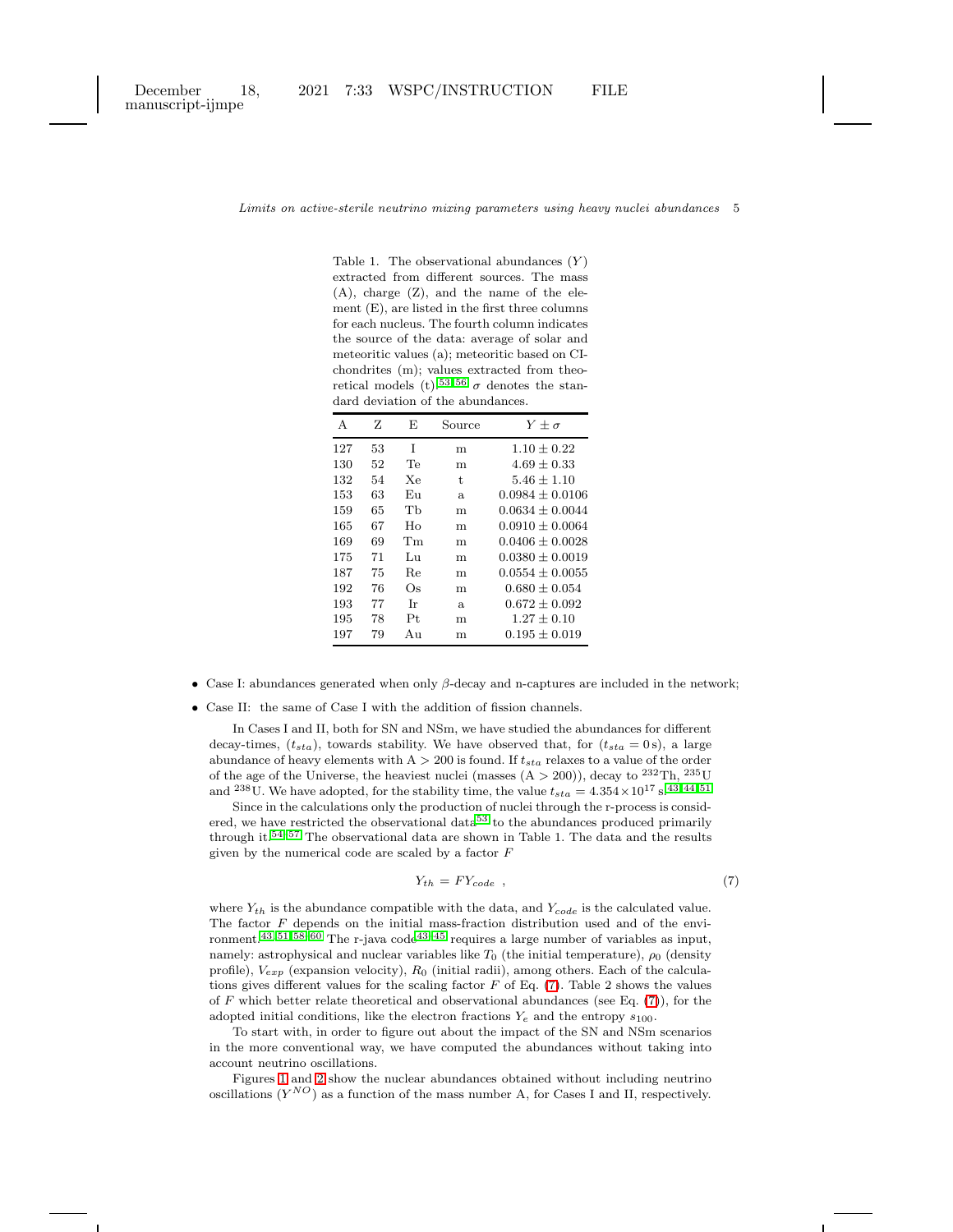Table 2. Scaling factor  $F$  of Eq. [\(7\)](#page-4-0). The environment and initial conditions corresponding to the calculations are indicated in the first and second column, respectively.  $s_{100}$  and  $Y_e$  stand for the entropy and the initial electron fraction.

| Environment  | Initial condition | F    |
|--------------|-------------------|------|
| SN           | $s_{100}$         | 1564 |
| SN           | NSE $(Y_e = 0.3)$ | 2790 |
| $_{\rm NSm}$ | $s_{100}$         | 3097 |
| $_{\rm NSm}$ | NSE $(Y_e = 0.1)$ | 3196 |
| $_{\rm NSm}$ | NSE $(Y_e = 0.3)$ | 5709 |

These abundances were corrected by the scaling factor  $F$  and insets (a) and (b) of each figure correspond to the SN (inset (a)) and NSm (inset (b)) environments.

As we can see in Figure [1](#page-6-0) (Case I), the abundances calculated with the initial condition set as NSE have two maxima, one at A  $\sim$  80 and the other at A  $\sim$  130, being the result in the region  $120 < A < 140$  close to the data. For the NSm scenario, there appears a third peak located at A  $\sim$  195. For the  $s_{100}$  initial condition, the position of the peak depends on the environment, that is  $A \sim 190$  for core-collapse supernova (inset (a)) and  $A \sim 150$  for neutron-star merger (inset (b)). From the results shown in Figure [1,](#page-6-0) we may conclude that the agreement with data is rather poor for the SN environment for both initial conditions (NSE and  $s_{100}$ ) except for few points in region A > 120. NSm environment gives much better results. Although the production of light-mass elements is grossly underestimated in both scenarios, something which is expected because the production of these elements can not be attributed only to r-process.

The results obtained with the inclusion of fission, see Figure [2,](#page-7-0) are similar to those of Figure [1.](#page-6-0)

Since we are considering only SN and NSm environments  $\overline{b}$  $\overline{b}$  $\overline{b}$ , to have an idea about their relative effect upon the observed abundances, we summed up the contribution to the abundances of each environment, by expressing them as the linear combination

$$
Y_{\omega} = \omega Y_{th\;SN} + (1 - \omega) Y_{th\;NSm} \tag{8}
$$

The factor  $\omega$  varies in the interval  $0 \leq \omega \leq 1$ ,  $Y_{th} S N$  and  $Y_{th} N S m$  are the calculated abundances given by the SN and NSm environments, respectively. To extract the actual value of  $\omega$ , we have taken the observed abundances of Table 1 and compared them with the theoretical results obtained with the set of parameter given in Section 2.2. This procedure yields  $w = 0.32$  with a standard deviation of  $\pm 0.04$ , a result which suggests that the NSm mechanism dominates over the SN, at least for this picture where only this two environments are considered. The results obtained so far in this Section, do not take the neutrino oscillations into account.

### 3.1. Impact of neutrino oscillations upon the heavy nuclei abundances

Hereon we shall include neutrino oscillations in the calculation of the abundances. The mixing with sterile neutrinos is accounted by the matrix  $U$  of Eq. [\(5\)](#page-2-2).

<span id="page-5-0"></span>Figures [3](#page-8-0) and [4](#page-9-1) illustrate the effects of the neutrino oscillations, for Cases I and II, respectively. The inclusion of neutrino oscillations changes the relative  $\beta$ -decay rates along the r-process path and it affects the heavy-nuclei abundances. The results have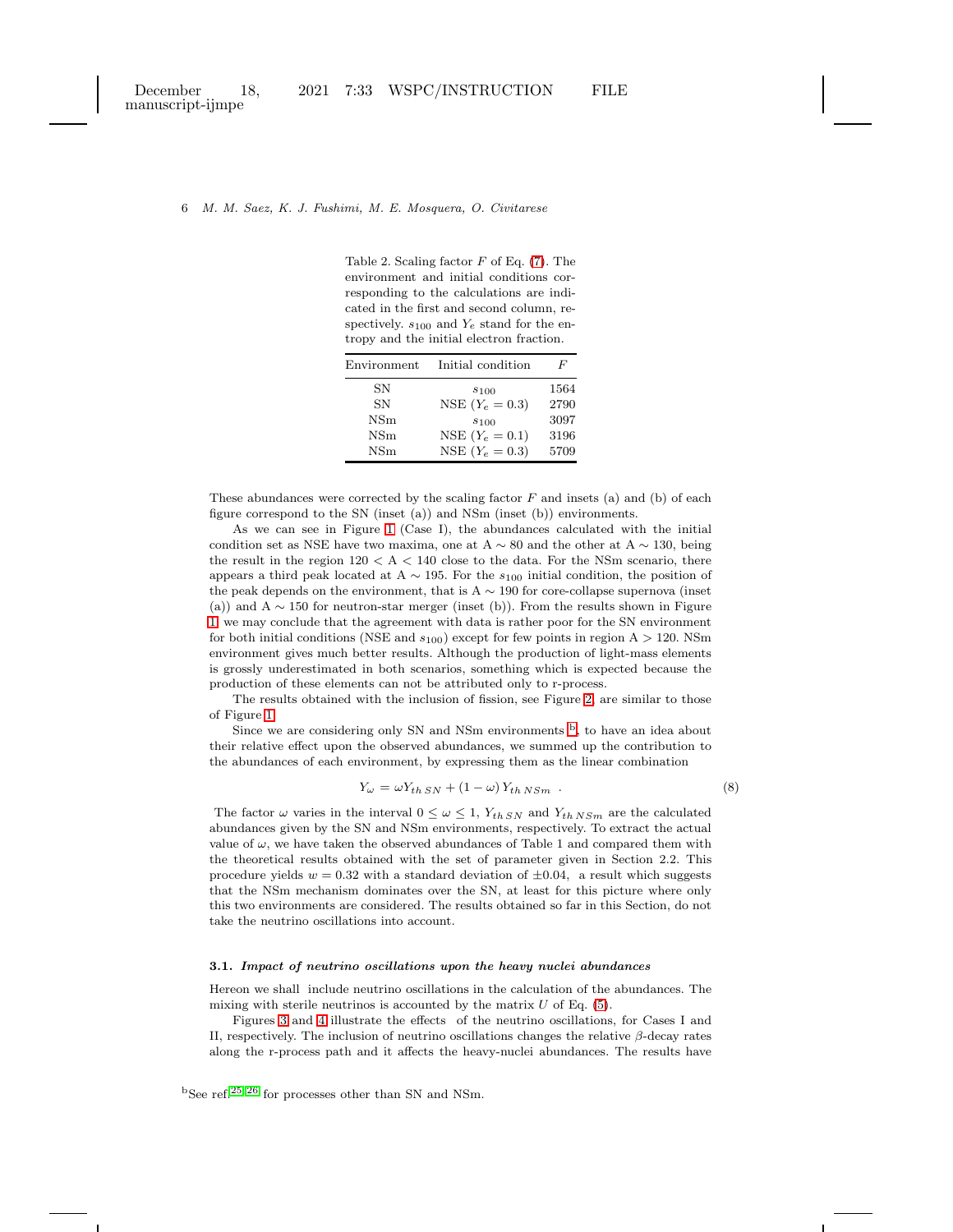manuscript-ijmpe



Limits on active-sterile neutrino mixing parameters using heavy nuclei abundances 7

<span id="page-6-0"></span>Fig. 1. Calculated nuclear abundances without the inclusion of neutrino oscillations  $(Y^{NO})$  as a function of the mass number (A) for Case I (without fission). The  $s_{100}$  mass fraction distribution is denoted by a dashed-line; dotted-line represents the NSE initial mass fraction distribution and the dots with error bars are the observational data.<sup>[53](#page-12-15)</sup> Insets (a) and (b) show the results with SN and NSm environments, respectively.

been obtained by varying the values of the mixing-angle  $\theta_{14}$  and of the square-mass difference  $\Delta m_{14}^2$ , and taken  $\sin^2(2\theta_{13}) = 0.09$  and  $\Delta m_{13}^2 = 2 \times 10^{-3} \text{ eV}^2$ . [38,](#page-12-10) [40,](#page-12-12) [41,](#page-12-13) [61](#page-13-1) For the sterile neutrino sector in both figures we have taken the values  $\Delta m_{14}^2 = 1 \text{ eV}^2$ and  $\sin^2(2\theta_{14}) = 0.15$  (dashed-line) and  $\sin^2(2\theta_{14}) = 0.40$  (dotted-line). Also, we have performed additional calculations in a wider parameter space  $(0 \le \sin^2 2\theta_{14} \le 1$  and  $0.5 \,\mathrm{eV^2} \leq \Delta m_{14}^2 \leq 2.5 \,\mathrm{eV^2}$  to account for other values for the anomaly fitting statis-tics.<sup>[62–](#page-13-2)[65](#page-13-3)</sup> The results are not sensitive to changes in  $\Delta m_{14}^2$ .

In both Figures [3](#page-8-0) and [4](#page-9-1) (see Inset (a)), the effects of neutrino oscillations in the SN environment become unnoticed, while for the NSm environment (Inset (b)), the ratio  $Y^{O}/Y^{NO}$  varies substantially for heavy-mass elements. This behavior may be attributed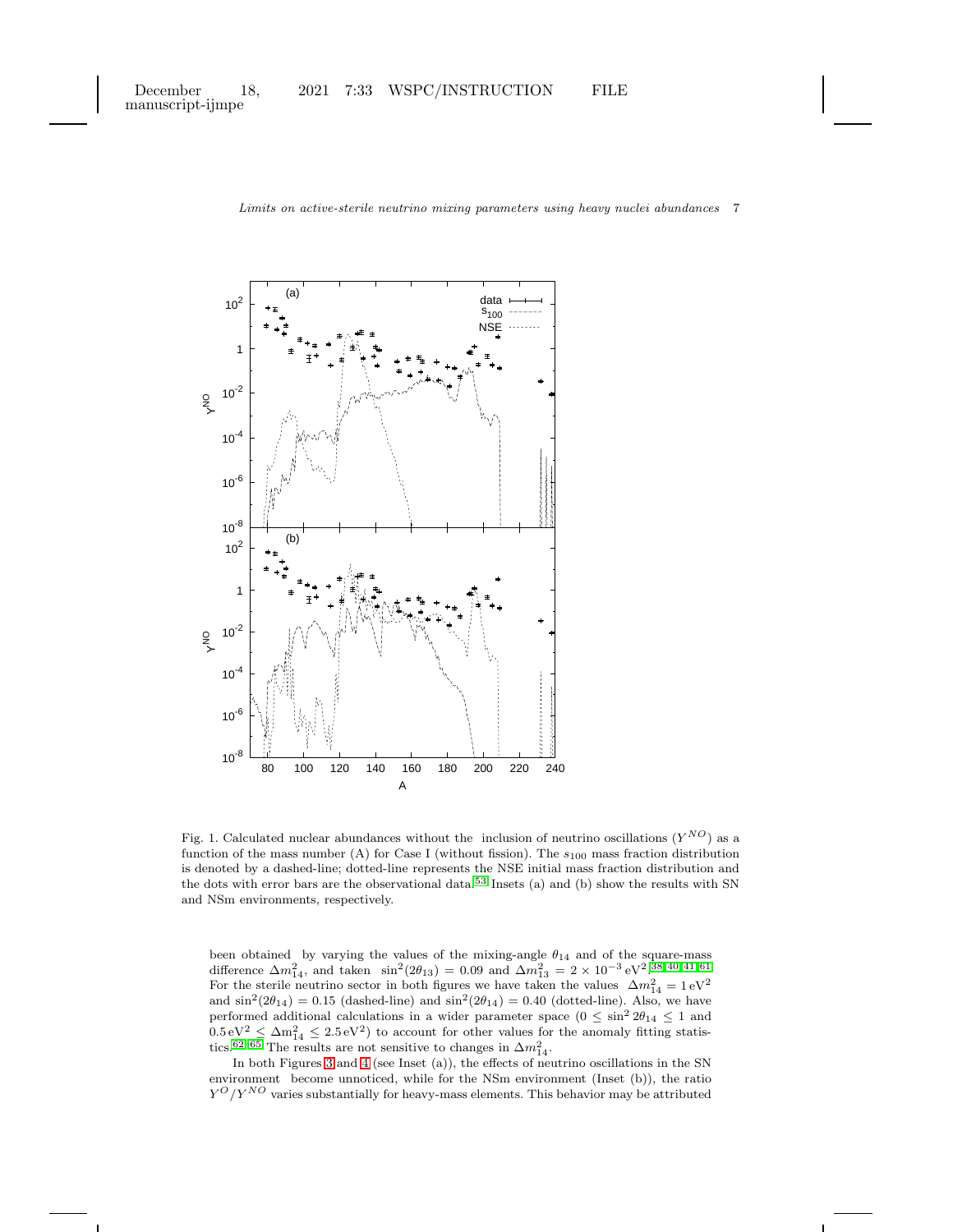

<span id="page-7-0"></span>Fig. 2. Calculated nuclear abundances without the inclusion of neutrino oscillations  $(Y^{NO})$  as a function of the mass number (A) for Case II. The  $s_{100}$  mass fraction distribution is denoted by a dashed-line; dotted-line represents the NSE initial mass fraction distribution and the dots with error bars are the observational data.[53](#page-12-15) Insets (a) and (b) show the results with SN and NSm environments, respectively.

to the changes in the  $\beta$ -decay rates along the r-process path.

It is seen, Figure [3,](#page-8-0) that for the SN environment, it exists an underproduction of <sup>77</sup>Se respect to the case without neutrino oscillations. In the same Figure [3,](#page-8-0) for the case of NSm, there is also a light overproduction of certain nuclei  $(A = 94, 95, 102, 118, 144)$ . The gross mechanism underlying this effect is related to changes induced on the weak decay rates, which is not the same all along different mass regions. We have noticed that the inclusion of sterile neutrinos in the calculations particularly affects the third r-process peak region, lowering the  $\beta$ -decay rate of elements like Dy, Ho, Er, Tm, Yb, Ir, Os, yielding higher abundances around  $A = 192$  and  $A = 195$  ( $192$ Os and  $195$ Pt), as it is shown in inset (b) of Figure [3.](#page-8-0) In contrast, there is also an underproduction of elements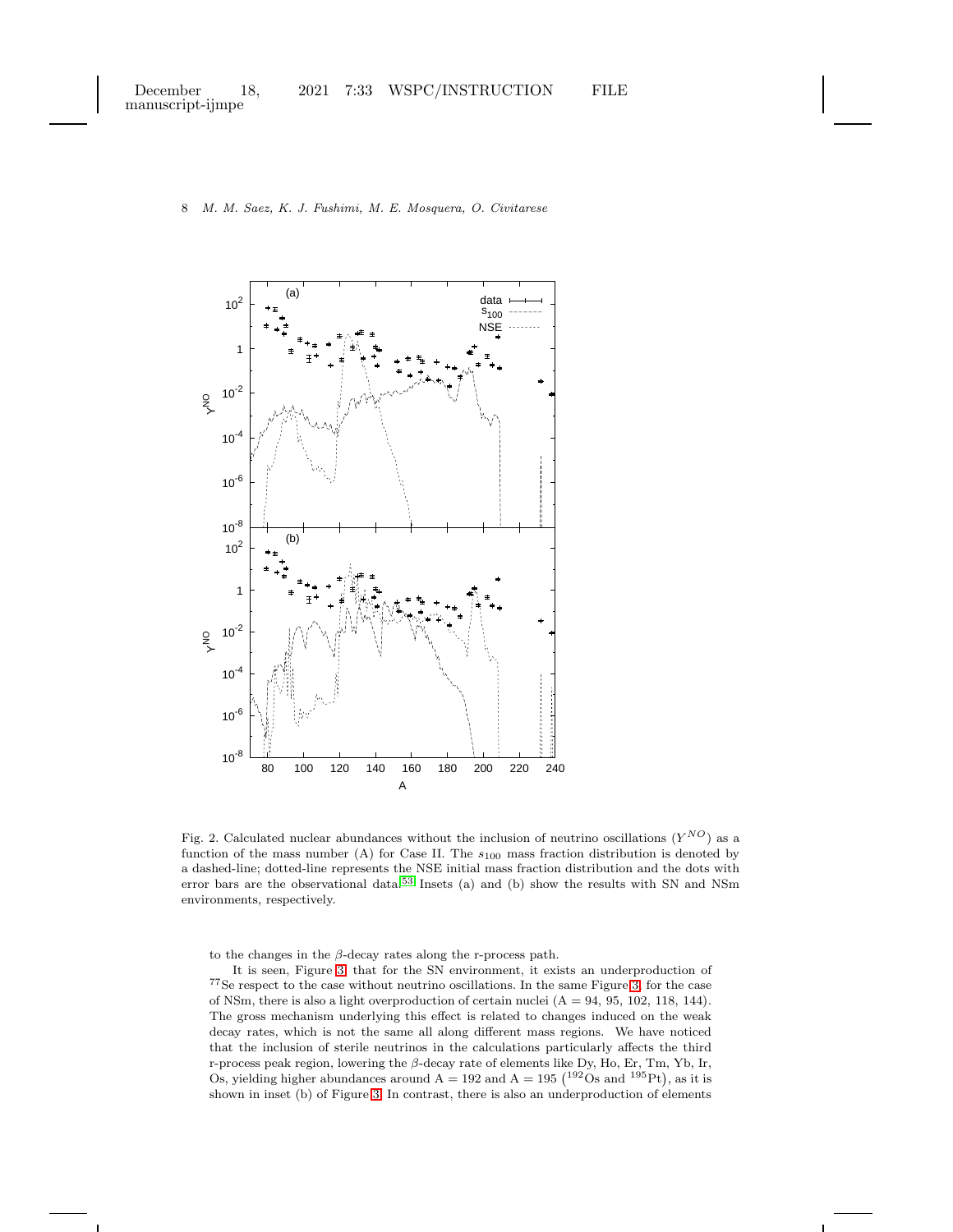with  $156 < A < 190$  and  $196 < A < 208$  if the active-sterile neutrino oscillations are taken into account.

For Case II, consisting of the inclusion of fission in the network and large activesterile neutrino mixing, we observe an underproduction of elements with  $76 < A < 118$ in the core-collapse supernova environment (inset (a) of Figure [4\)](#page-9-1). For the neutron-star merger scenario (inset (b) of Figure [4\)](#page-9-1), the inclusion of massive sterile neutrinos in the formalism give similar results as for Case I. The effects produced by the mixing with  $\nu_s$ seem to be larger in the NSm environment. Further comments on the significance of the values of the mixing angle  $\theta_{14}$  are given in the next subsection.



<span id="page-8-0"></span>Fig. 3. Ratio between calculated abundances with  $(Y^{O})$  and without  $(Y^{NO})$  neutrino oscillations, as a function of the mass number A for Case I. The neutrino oscillation parameters are the ones listed in the text, with  $\Delta m_{14}^2 = 1 \text{ eV}^2$ . Dashed-line:  $\sin^2(2\theta_{14}) = 0.15$ , dotted-line:  $\sin^2(2\theta_{14}) =$ 0.40. Inset (a): SN environment; inset (b): NSm environment.

### 3.2. Constraints on the mixing parameters of the neutrino sector

As mentioned in the Introduction there is a growing piece of evidence about the existence of sterile neutrino. The values for the mixing angle  $\theta_{14}$  and the square-mass difference  $\Delta m_{14}^2$  which we have considered so far have been taken from.<sup>[10,](#page-11-4) [11,](#page-11-5) [13,](#page-11-7) [16–](#page-11-8)[18](#page-11-9)</sup> By other hand we can reverse the argument and from the comparison between observed and calculated nuclear abundances we may extract values on the same quantities.

By performing an statisti[c](#page-8-1)al analysis  $\circ$  using the observed abundances, values of Y given in Table 1, and the calculated ones for different values of the mixing angles and for a fixed square mass difference  $\Delta m_{14}^2 = 1$ eV<sup>2</sup> we arrive at the value

<span id="page-8-1"></span><sup>c</sup>Consisting of extracting the average value that best reconciles the calculated abundances with the data over the 520 runs.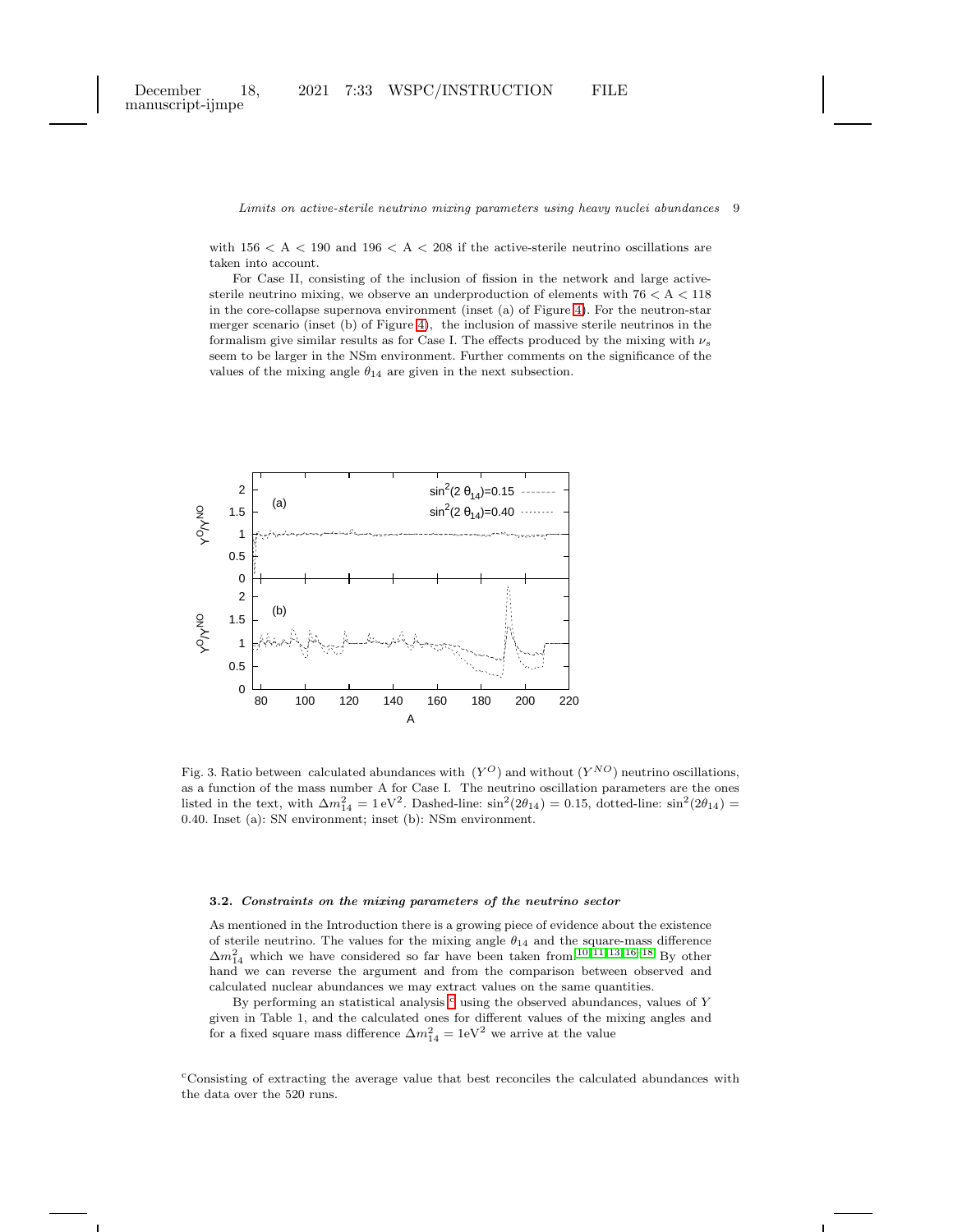

<span id="page-9-1"></span>Fig. 4. Ratio between abundances with and without neutrino oscillations,  $Y^O/Y^{NO}$ , as a function of the mass number A for Case II. The oscillation parameters are those given in the caption of Figure [3.](#page-8-0) Dashed-line:  $\sin^2(2\theta_{14}) = 0.15$ , dotted-line:  $\sin^2(2\theta_{14}) = 0.40$ . Inset (a): SN environment; inset (b): NSm environment.

$$
\sin^2(2\theta_{14}) = 0.22^{+0.13}_{-0.15} \tag{9}
$$

A value which is not in tension with the one extracted by other means.[8,](#page-11-2) [9,](#page-11-3) [11,](#page-11-5) [13–](#page-11-7)[16](#page-11-8) The inset (a) of Figure [5](#page-10-0) shows the nuclear abundances as a function of the mass number (A) for the Case II calculated with the value of  $\sin^2(2\theta_{14})$  given in Eq. (9).

The ratio between the abundances of Eq. (8), calculated with and without neutrino mixing with  $\sin^2(2\theta_{14}) = 0.22$  and  $\omega = 0.32$  is shown in the inset (b) of Figure [5.](#page-10-0) The agreement between calculations and data (Figure [5](#page-10-0) (a)) is rather good. It is noted that the trend of the theoretical results around <sup>195</sup>Pt follows the trend of the data. As a matter of fact the calculated values go up for  $190 \le A \le 195$  and down for  $A > 195$ , a feature which agrees with the data. Concerning the ratio  $Y_{\omega}^{best-fit}/Y_{\omega}^{NO}$  (Figure [5](#page-10-0) inset (b)) the larger effects are shown for masses between  $180 \le A \le 220$  but the overall departure between both predictions amount to 20%, except for the just mention fluctuation. The abundances of elements like Te, Eu, Tb, Tm, Lu, and Au are reasonable reproduced while the abundances of Ho, Xe, Re, Os, and Ir are underpredicted, although the overall tendency of the calculation follows the data as mentioned before. It is expected that the agreement between data and predictions could improve if: i) a better acknowledgment of the r-process is supply by the experiments; ii) by improving the nuclear network code; iii) by collecting more information about the SN and NSm scenarios; iv) by taking other initial conditions and/or scenarios.

### <span id="page-9-0"></span>4. Conclusions

As a first step we have analyzed the contribution to the heavy mass abundances for each of the NSm and SN environments without including neutrino oscillations.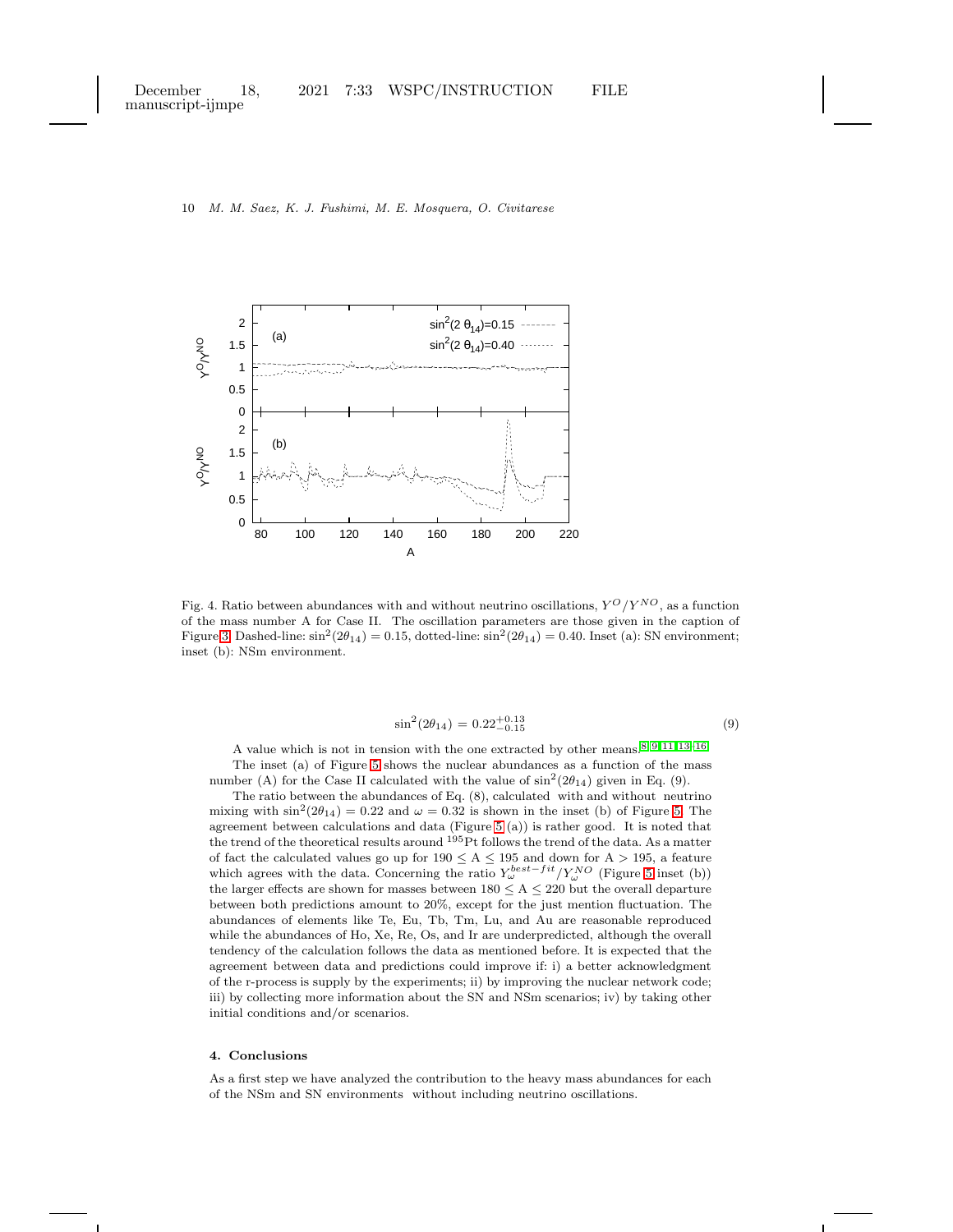

<span id="page-10-0"></span>Fig. 5. Inset (a): nuclear abundances calculated with the pair of central values  $(\sin^2 2\theta_{14}$  =  $(0.22, \omega = 0.32)$  as a function of the mass number (A) for Case II (solid-line), compared with  $data^{53}$  $data^{53}$  $data^{53}$  (dots with error bars). Inset (b): ratio between the abundances with and without neutrino oscillations  $Y_{\omega}^{best-fit}/Y_{\omega}^{NO}$ , calculated with the pair of central values for the same Case II.

Then, we have included neutrino oscillations in the calculation of the decay rates and found that they affect the heavy nuclear abundances as well. The effect on the calculated neutron-decay-rate is larger for larger values of the mixing angle  $\theta_{14}$ . For the SN environment the major effects due to active-sterile neutrino mixing reflect upon the domain 76 < A < 118. For the NSm environment, the effects are larger for Zr, Mo, Ru, Sn, Nd, and Os (A = 94, 95, 102, 118, 144, 192).

We have performed a statistical test to set limits on the mixing angle between active and sterile neutrinos using observational data[53](#page-12-15) and found the central values  $\sin^2 2\theta_{14} = 0.22$ . Since the result corresponding to the mixing with sterile neutrinos seem to be better than those obtained in the absence of oscillations, at least for the two considered environments, a systematic study of the abundances of nuclear species produced in astrophysical environments may be a source of information about sterile neutrinos other than direct experiments. Concerning the dominance of NSm respect to SN environment found in the calculations, represented by the factor  $\omega$ , we would like to emphasize that it can be taken as indicative since only this two scenarios have been considered. We hope that future and complementary studies will help to reconcile the observations with the predictions, as well as to provide a definite conclusion about the existence of eV-scale sterile neutrinos.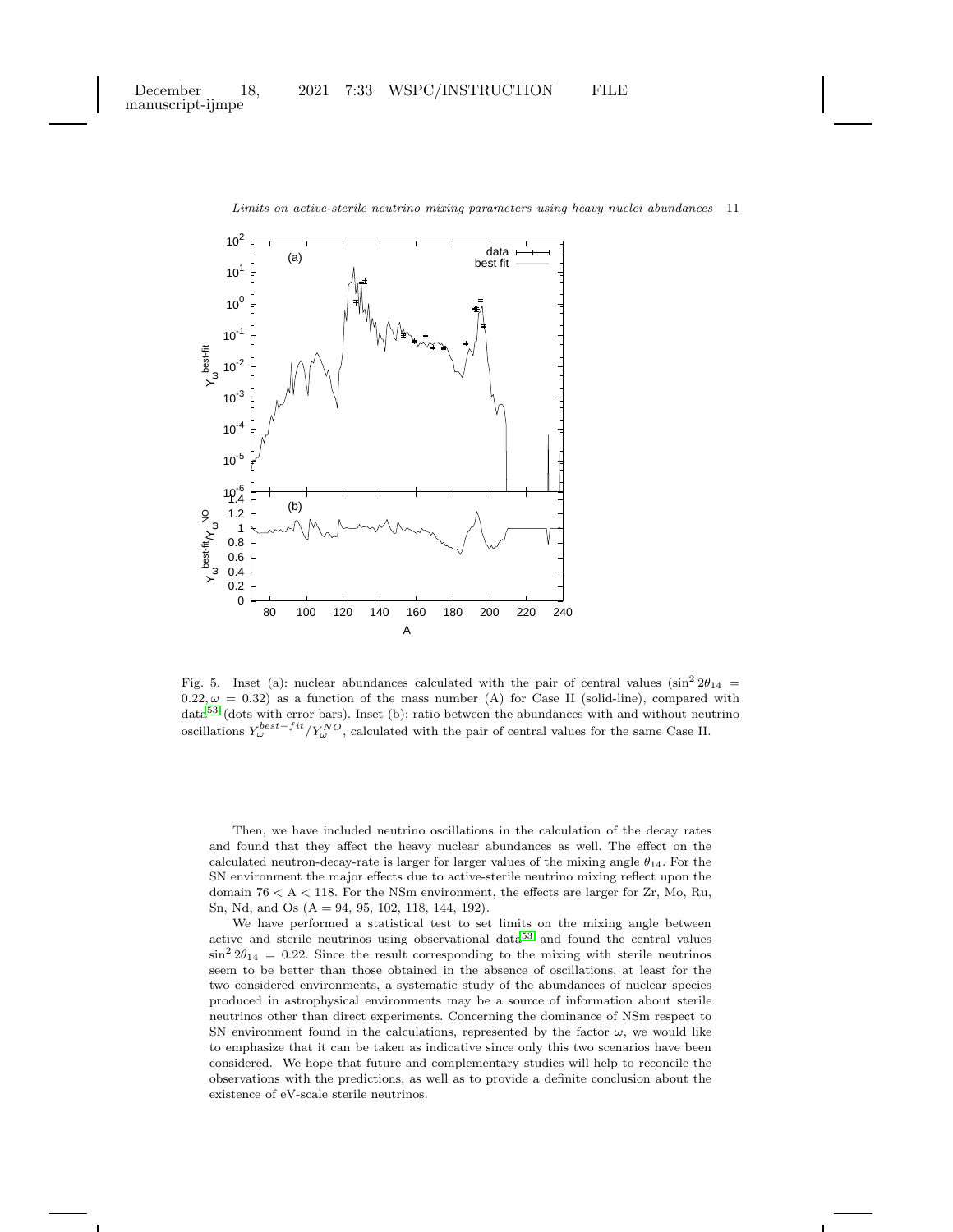### Acknowledgment

This work was supported by a grant (PIP-616) of the National Research Council of Argentina (CONICET), and by a research-grant (PICT No. 140492 ) of the National Agency for the Promotion of Science and Technology (ANPCYT) of Argentina. O. C. and M. E. M. are members of the Scientific Research Career of the CONICET, M. M. S. is a Post Doctoral fellow of the CONICET and K. J. F is a Ph.D fellow of the CONICET.

# References

- <span id="page-11-0"></span>1. I. Esteban, Journal of High Energy Physics 1, 106 (2019).
- 2. P.F. de Salas, D.V. Forero, C.A. Ternes, M. Tórtola and J.W.F. Valle, Physics Letters B 782, 633 (2018).
- 3. H. Nunokawa,Brazilian Journal of Physics 30, 346 (2000).
- 4. P. Anselmann et al. [GALLEX], Phys. Lett. B 342, 440-450 (1995) doi:10.1016/0370- 2693(94)01586-2
- 5. W. Hampel et al. [GALLEX], Phys. Lett. B 420, 114-126 (1998) doi:10.1016/S0370- 2693(97)01562-1
- 6. D. N. Abdurashitov, et al. [SAGE] Phys. Rev. Lett. 77, 4708-4711 (1996) doi:10.1103/PhysRevLett.77.4708
- <span id="page-11-1"></span>7. J. N. Abdurashitov et. al. [SAGE], Phys. Rev. C 59, 2246-2263 (1999) doi:10.1103/PhysRevC.59.2246 [\[arXiv:hep-ph/9803418](http://arxiv.org/abs/hep-ph/9803418) [hep-ph]].
- <span id="page-11-3"></span><span id="page-11-2"></span>8. C. Athanassopoulos et al., Phys. Rev. Lett. 77, 3082 (1996).
- <span id="page-11-4"></span>9. A. A. Aguilar-Arevalo et al., Phys. Rev. Lett. 121, 221801 (2018).
- 10. G. Mention, M. Fechner, T. Lasserre, T. A. Mueller, D. Lhuillier, M. Cribier and A. Letourneau, Phys. Rev. D 83, 073006 (2011) doi:10.1103/PhysRevD.83.073006 [\[arXiv:1101.2755](http://arxiv.org/abs/1101.2755) [hep-ex]].

- and M. Laveder, Phys. Rev. D 84, 073008 (2011) doi:10.1103/PhysRevD.84.073008 [\[arXiv:1107.1452](http://arxiv.org/abs/1107.1452) [hep-ph]].
- <span id="page-11-6"></span>12. M. A. Acero, C. Giunti and M. Laveder, Phys. Rev. D 78, 073009 (2008) doi:10.1103/PhysRevD.78.073009 [\[arXiv:0711.4222](http://arxiv.org/abs/0711.4222) [hep-ph]].
- <span id="page-11-7"></span>13. J. Conrad, W. Louis, and M. H. Shaevitz, Ann. Rev. Nucl. Part. Sci. 63, 5 (2013).
- 14. A. A. Aguilar-Arevalo et al. Phys. Rev. Lett. 98, 231801 (2007).
- 15. J. Kopp, P. A. Machado, M. Maltoni, T. Schwetz, Journal of High Energy Physics 05 050, (2013).
- <span id="page-11-8"></span>16. A. Himmel, Physics Procedia 61, 612 (2015).
- 17. J.M. Conrad, C.M. Ignarra, G. Karagiorgi, M.H. Shaevitz and J. Spitz, arXiv e-prints 1207.4765, (2012).
- <span id="page-11-10"></span><span id="page-11-9"></span>18. M. Maltoni, M. and T. Schwetz, Phys. Rev. D.76, 093005 (2007).
- <span id="page-11-11"></span>19. T. Houdy et al., Journal of Physics Conference Series 1468, 012177 (2020).
- <span id="page-11-12"></span>20. H. Duan, A. Friedland, G. McLaughlin, and R. Surman, J. Phys G 38, 035201 (2011).
- 21. S. Curtis et al., The Astrophysical Journal 870, 2 (2018).
- 22. J. J. Cowan et al[.arXiv:1901.01410.](http://arxiv.org/abs/1901.01410)
- <span id="page-11-13"></span>23. T. Kajino and G.J. Mathews, Rept. Prog. Phys.80, 084901 (2017).
- 24. B. Wehmeyer, M. Pignatari and F.K. Thielemann, Mon. Not. Roy. Astron. Soc. 452, 1970 (2015).
- <span id="page-11-14"></span>25. T. Kajino, W. Aoki, A. B. Balantekin, R. Diehl, M. A. Famiano and G. J. Mathews, Prog. Part. Nucl. Phys. 107, 109-166 (2019) doi:10.1016/j.ppnp.2019.02.008 [\[arXiv:1906.05002](http://arxiv.org/abs/1906.05002) [astro-ph.HE]].
- <span id="page-11-15"></span>26. Thielemann, F.-K., Arcones, A., Käppeli, R., et al. Progress in Particle and Nuclear Physics, 66, 346 (2011).

<span id="page-11-5"></span><sup>11.</sup> C. Giunti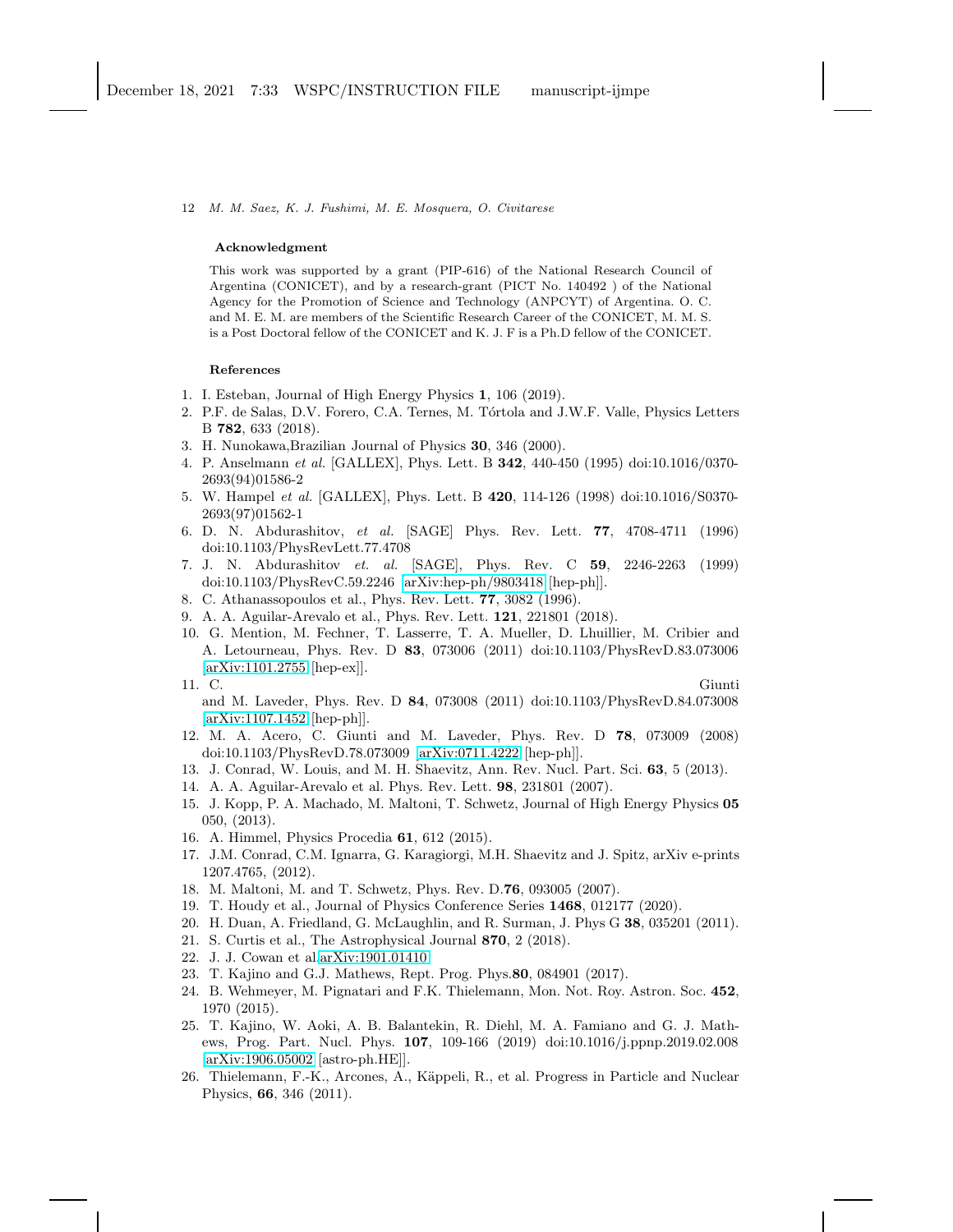- <span id="page-12-0"></span>27. D. Kasen, B. Metzger, J. Barnes, E. Quataert and E. Ramirez-Ruiz, Nature 551, 80(2017).
- 28. M.R. Wu, J. Barnes, G. Martinez-Pinedo and B.D. Metzger, Phys. Rev. Lett. 122, 062701 (2019).
- <span id="page-12-2"></span><span id="page-12-1"></span>29. D. Watson et al., Nature 574, 497 (2019).
- 30. R. E. Marshak, Riaduzzin and C. P. Ryan, Theory of weak interactions in particle physics (Wiley-Interscience; New York, 1969).
- <span id="page-12-3"></span>31. R. J. Blin-Stoyle, Fundamental Interactions and the Nucleus, Ed.North-Holland Publishing Company; New York (1973).
- <span id="page-12-5"></span><span id="page-12-4"></span>32. W. M. Yao et al., Journal of Physics G 33, 1 (2006).
- 33. Z. Maki, M. Nakagawa and S. Sakata, Prog. Theor. Phys. 28, 870-880 (1962) doi:10.1143/PTP.28.870
- <span id="page-12-6"></span>34. C. Giganti, S. Lavignac and M. Zito, Prog. Part. Nucl. Phys. 98, 1-54 (2018) doi:10.1016/j.ppnp.2017.10.001 [\[arXiv:1710.00715](http://arxiv.org/abs/1710.00715) [hep-ex]].
- <span id="page-12-7"></span>35. G. L. Fogli, E. Lisi, A. Marrone, D. Montanino, A. Palazzo and A. M. Rotunno, Phys. Rev. D 86, 013012 (2012)
- <span id="page-12-9"></span><span id="page-12-8"></span>36. M. C. Gonzalez-Garcia, M. Maltoni, J. Salvado and T. Schwetz, JHEP 12, 123 (2012)
- <span id="page-12-10"></span>37. A.N. Ivanov, R. Reda, and P. Kienle. [arXiv:0801.2121.](http://arxiv.org/abs/0801.2121)
- 38. R. N. Cahn et.al., Proceedings of the 2013 Community Summer Study on the Future of U.S. Particle Physics: Snowmass on the Mississippi (CSS2013): Minneapolis, MN, USA, July 29-August 6, (2013), [arXiv:1307.5487.](http://arxiv.org/abs/1307.5487)
- <span id="page-12-11"></span>39. M.M. Saez, O. Civitarese and M. E. Mosquera, International Journal of Modern Physics E 29, 2050022 (2020).
- <span id="page-12-12"></span>40. A. Meregaglia. (The Double Chooz Collaboration), Nuovo Cimento Geophysics Space Physics C, 38, 123 (2016).
- <span id="page-12-14"></span><span id="page-12-13"></span>41. I. Tamborra, G. G. Raffelt, and D. V Semikoz, JCAP 1, 13 (2012).
- <span id="page-12-17"></span>42. M. Tanabashi et al., Phys. Rev. D. 98, 030001 (2018).
- 43. C. Charignon, M. Kostka, N. Koning, P. Jaikumar and R. Ouyed, Astron. Astrophys. 531, A79 (2011).
- <span id="page-12-19"></span>44. M. Kostka, N. Koning, Z. Shand, R. Ouyed and P. Jaikumar (2014), [arXiv:1402.3824](http://arxiv.org/abs/1402.3824) [astro-ph.IM].
- <span id="page-12-18"></span>45. M. Kostka, N. Koning, Z. Shand, R. Ouyed and P. Jaikumar, Astron. Astrophys. 568, A97 (2014).
- <span id="page-12-20"></span>46. B. S. Meyer, G. J. Mathews, W. M. Howard, S. E.Woosley and R. D. Hoffman, ApJ 399, 656 (1992).
- 47. B. S. Meyer and J. S. Brown, The Astrophysical Journal Supplement Series 112, 199 (1997).
- <span id="page-12-21"></span>48. M. R. Wu, T. Fischer, L. Huther, G. Martínez-Pinedo and Y. Z. Qian, Phys. Rev. D 89, no. 6, 061303 (2014).
- <span id="page-12-23"></span><span id="page-12-22"></span>49. R. Oechslin. H.T. Janka and A. Marek, Astronomy and Astrophysics 467, 395 (2007).
- 50. K. Farouqi, K.L.Kratz, B. Pfeiffer, T. Rauscher, F.K.Thielemann and J.W.Truran, Astro Particle Physics 712, 1359 (2010).
- <span id="page-12-25"></span><span id="page-12-24"></span>51. M. Arnould, S. Goriely and K. Takahashi, Phys. Rep. 450, 97 (2007).
- <span id="page-12-15"></span>52. Y.-Z. Qian, Prog. Part. Nucl. Phys. 50, 153 (2003).
- <span id="page-12-26"></span>53. K. Lodders, H. Palme, H.P. Gail, Landolt Boumlrnstein 4B, 712 (2009).
- 54. S. Bisterzo et al., Mon. Not. Roy. Astron. Soc. 418, 284 (2011).
- <span id="page-12-16"></span>55. C. Sneden et al., The Astrophysical Journal 591, 936 (2003).
- <span id="page-12-27"></span>56. I.U. Roederer and J.E. Lawler, The Astrophysical Journal 750, 76 (2012).
- <span id="page-12-28"></span>57. C. Sneded et al., The Astrophysical Journal 467, 819 (1996).
- 58. J. Zhang, W. Cui, Wenyuan and B. Zhang, Mon. Not. Roy. Astron. Soc. 409, 1068